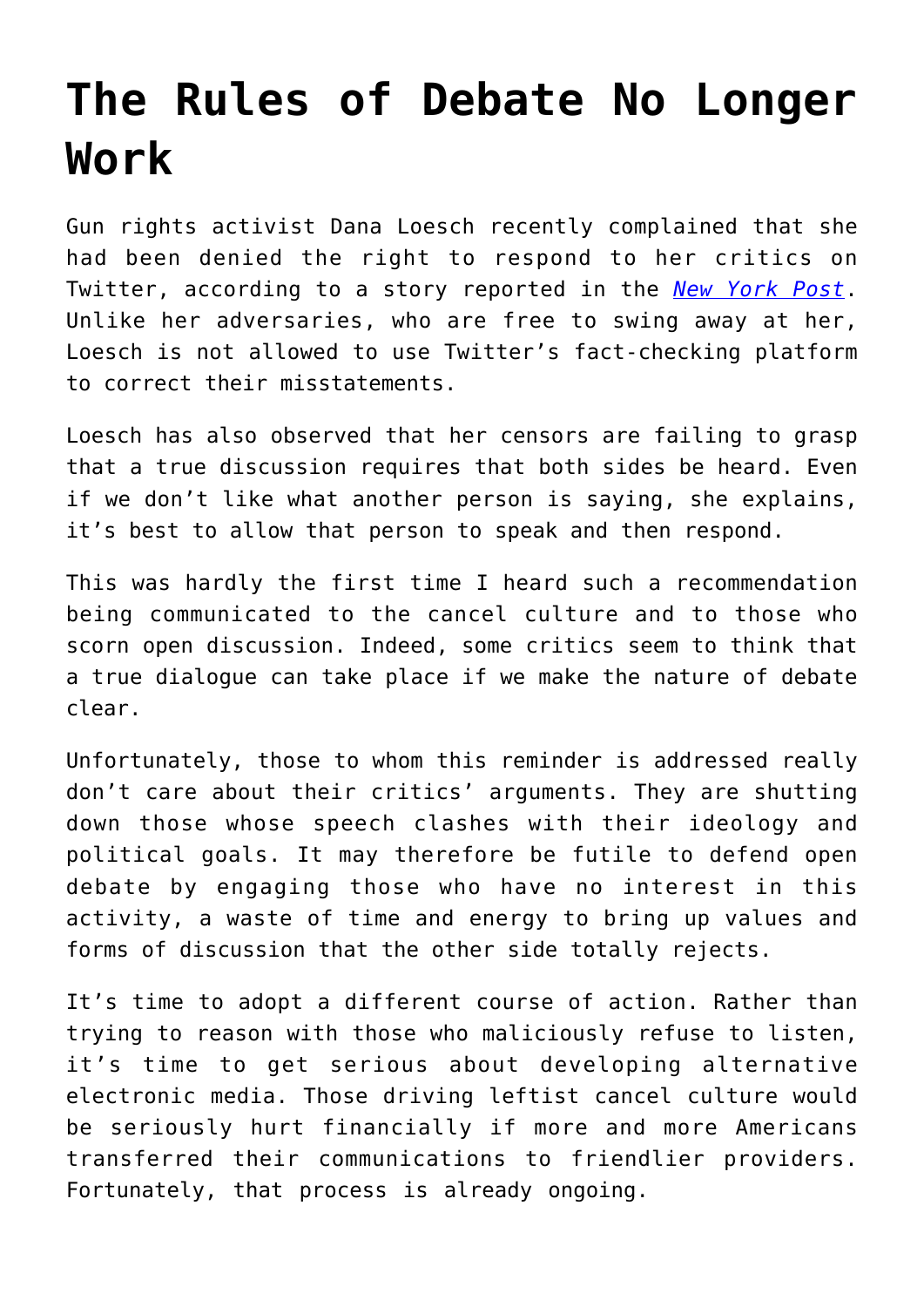Yet even while the process is underway, it seems we must deal with the continued hypocrisy of the left, which waffles back and forth in its views depending upon whether it serves their purposes. Juan Williams' Jan. 26 appearance on Fox News is a case in point. I was struck by the utterly cynical way in which he defended the electronic media's cancel culture as a proper exercise of the right of private property, as Williams had been among the numerous progressives who wanted to criminalize the refusal of [a Christian baker](https://www.theblaze.com/news/colorado-baker-gay-cake-transition-cake) in Colorado to provide a cake for a gay wedding. During Williams's defense of high-tech companies that chose to exclude dissenters from using their property, he maintained that it was just and proper to deny both the religious and property rights of the prosecuted Christian baker. Gay rights trump other rights for Williams, for he contemptuously dismissed concerns about both the property and religious rights of the baker.

The defenders of Big Tech's sacred property rights were also conspicuous among those who wanted to mandate [transgendered](https://www.indystar.com/story/news/2017/05/31/federal-ruling-makes-easier-indiana-transgender-students-use-bathroom/356035001/) [restroom facilities](https://www.indystar.com/story/news/2017/05/31/federal-ruling-makes-easier-indiana-transgender-students-use-bathroom/356035001/) in stores and buildings a few years back. Such an action would have been an obvious, colossal violation of property rights, which would have been carried out in the name of LGBT activism.

Other egregious, state-promoted attempts to trample on property rights have also been embraced by defenders of electronic media giants. In 2005, some of these fair-weather friends of property rights were on board when the Supreme Court made a controversial—and for me, shocking—decision in *[Kelo](https://en.wikipedia.org/wiki/Kelo_v._City_of_New_London#:~:text=Kelo%20v.%20City%20of%20New%20London%2C%20545%20U.S.,decision%2C%20the%20Court%20held%20that%20the%20general%20)* [v.](https://en.wikipedia.org/wiki/Kelo_v._City_of_New_London#:~:text=Kelo%20v.%20City%20of%20New%20London%2C%20545%20U.S.,decision%2C%20the%20Court%20held%20that%20the%20general%20) *[City of New London](https://en.wikipedia.org/wiki/Kelo_v._City_of_New_London#:~:text=Kelo%20v.%20City%20of%20New%20London%2C%20545%20U.S.,decision%2C%20the%20Court%20held%20that%20the%20general%20)*. In this case, the court expanded the government's right of eminent domain to allow the forced sale of private property from its owner to someone whom the state chose to favor. The victim in this instance was a person of very modest means whose home was being handed over to a mall developer to "further economic development." This move was permitted because the government claimed that a "public use" was being served. In the name of increased economic